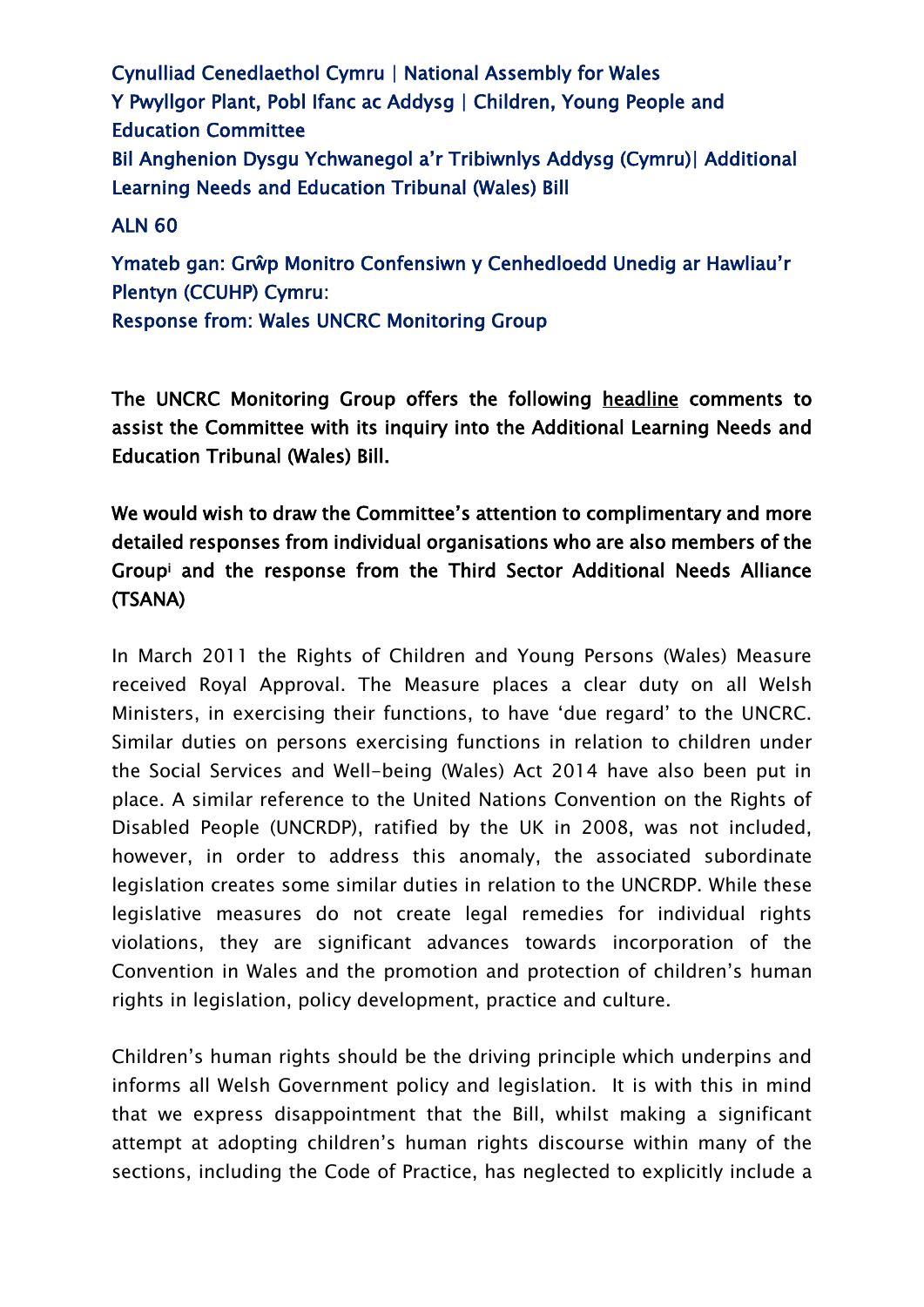duty of 'due regard' to the UNCRC and the UNCRDP for persons exercising functions under the Bill. This is at best a missed opportunity to help ensure that the conventions are fully embedded in the legislation which would go some way to securing compliance at an operational level by those bodies exercising functions under the Bill in the decision making process as it relates to children.

Not only can we see no reason why a duty of due regard to the UNCRC and the UNCRDP is not explicit on the face of the Bill, but we believe the Bill would be better and more likely to deliver its principles and aims for its inclusion.

We support the Welsh Government's intention to introduce an inclusive and equitable system to meet the needs of children and young people with additional learning needs, from the ages of 0 to 25, to access and fully benefit from the educational opportunities that are available to them which mirror that accessed by their peers. Article 24 of the UNCRDP calls on State Parties to ensure this equality of opportunity. While recognising that the Bill may achieve this, consideration must be given to acknowledging that education is an individual experience that can at times be negatively affected by adverse childhood experiences that are unrelated to an additional learning need as defined under the Bill. This can have a significant negative impact on the individual's right to education (UNCRC Article 28, UNCRDP Article 24) and their right to achieve their full potential through education (UNCRC, Article 29 and inter alia UNCRDP 24.1 (b))

## Children and Young People's Voice

Every child and young person with an Additional Learning Need will be entitled to a statutory Individual Development Plan (IDP) to support their learning, regardless of the severity or complexity of their needs. If implemented as intended, this will help achieve greater consistency and continuity, and ensure that children's human rights are fully protected particularly when there is a severity or complexity of individual need. The Bill requires that the child and young person's voice should be at the heart of the decision making process, and to support this, a person centred planning system is being introduced to ensure that their views, wishes and feelings are fully taken into account. This will include the process for preparing and reviewing an IDP.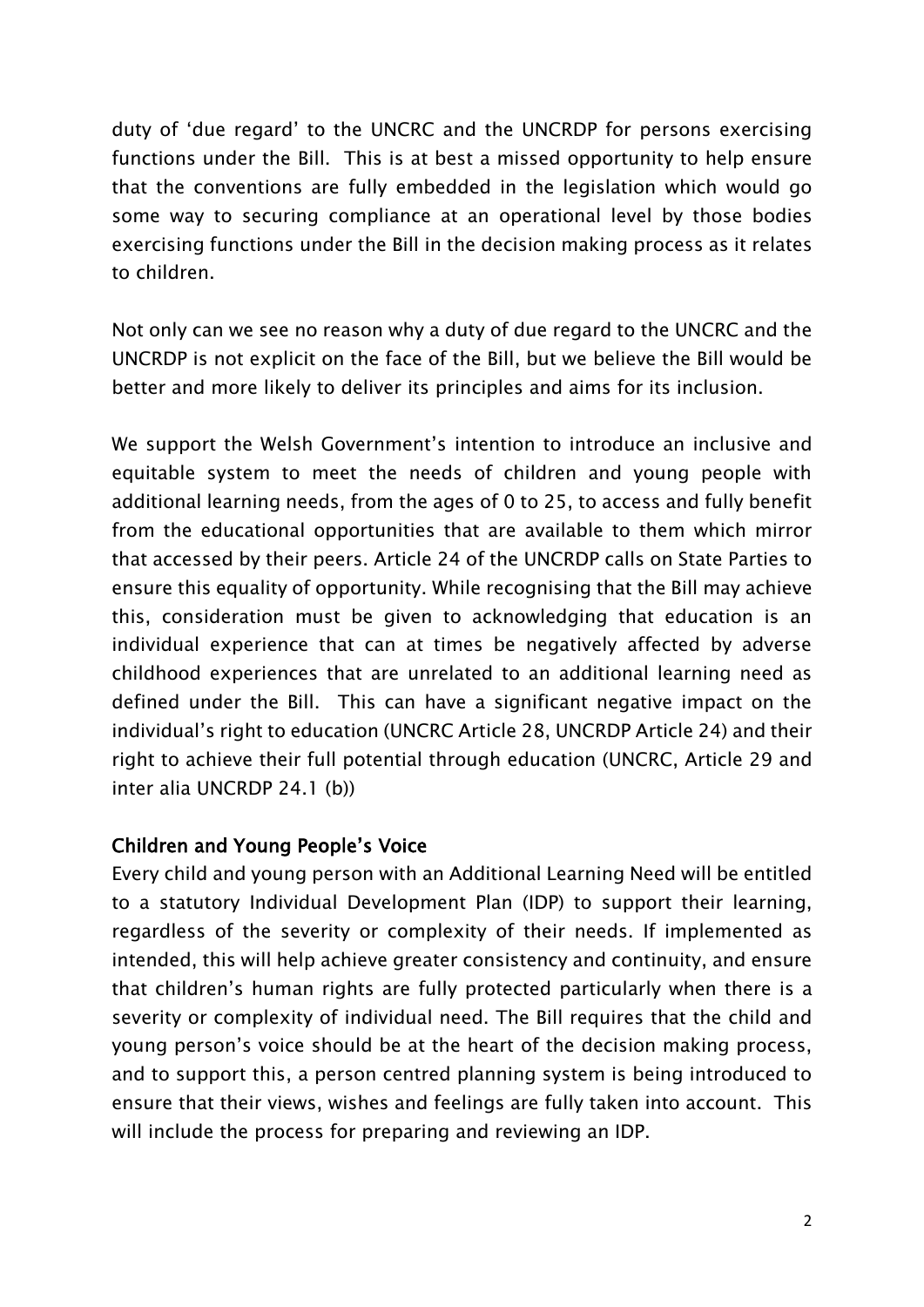Whilst welcoming the commitment to ensure that children have a voice when adults are making decisions that affect them (UNCRC Article 12, UNCRDP Article 7.3), it will be essential that children are fully involved, engaged and heard at the onset and throughout every stage of the process, and that robust monitoring arrangements are in place to ensure this routinely happens and that improved child rights based outcomes are being achieved. Reasonable adjustments, including recognition of an appropriate allocation of time, support and encouragement should be in place to help make sure that all children are able to express their views and actively participate. There must be compliance with the recently refreshed National Participation Standards for Children and Young People.

Accurate information, advice and support to enable all children, young people and their parents to fully participate and engage in the new arrangements will also be crucial, and should be in line with Article 13 of the UNCRC and Article 21 of the UNCRDP. Children and their parents should be able to explore their rights, choices and options, including in relation to the IDP and the consequences of having one. The UNCRDP makes numerous references to the accessibility of information; consequently the Bill and Code should recognise that accessibility is not only in format but in ensuring the proper and timely support to enable understanding is in place. This applies equally to children, young people, parents and carers.

Information, advice and support must also be made available in the language of choice for children, young people and parents in line with UNCRC Article 30, and in addition to that of English and Welsh where this is required to enable full engagement.

#### Multi-agency working

The Bill aims to support early identification and timely intervention to ensure that every child and young person with an Additional Learning Need can achieve their full educational potential. To encourage collaboration and ensure that organisations work towards what is in the best interest of every child (UNCRC Article 3, UNCRDP Article 7.2), in instances where a local authority requests help or information from another specified body in the exercise of their ALN functions, that body must comply with the request (unless specified circumstances apply). The Welsh Government considers that this is essential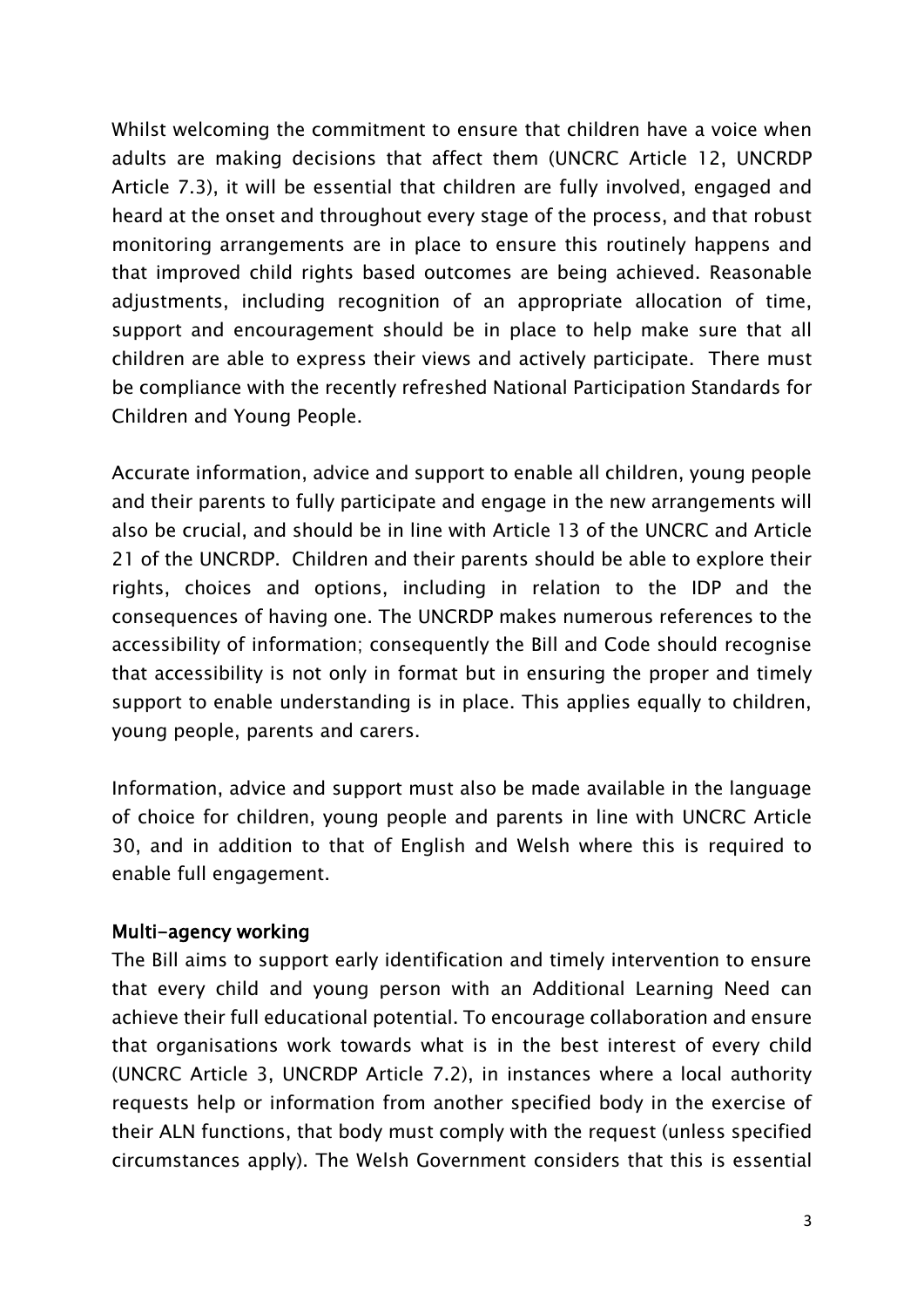in terms of early identification of needs and that the right support is put in place to enable children and young people to achieve their best possible outcomes. While welcoming this, the requirement for organisations to share information could be made stronger. We note the recommendation from the TSANA group that there should be a duty to work in a multi-agency way which is underpinned by local protocols between health, social services and education to assess and deliver provision.

We welcome the significant attempt to strengthen the duty on health bodies to make provision to meet children and young people's additional learning need. NHS bodies in Wales will be under a new duty to consider, when asked, whether there is any relevant treatment or service that is likely to be of benefit in addressing a child's additional learning need and that any treatment or service so identified must be included in the learner's IDP, and that the health body must secure the provision of the treatment or service. It has been noted however, that this reference to treatment could imply a clinical need where what is required is a more holistic focus on supporting social and developmental requirements, and ensuring compliance with both the UNCRC and UNCRDP.

#### Education in Mainstream Maintained Schools

Whilst the Bill largely replicates the existing inclusive legislative duty to favour those with an additional learning need being educated in mainstream maintained schools (subject to limited exceptions), it also promotes a personcentred approach. The Bill acknowledges that in some instances, attending a mainstream maintained school may not be appropriate or in each and every child's best interest. It consequently enables a local authority to place a child outside of the mainstream maintained education sector in some such circumstances and this right to access educational provision which is in the best interest of the child is very much welcomed. Article 3 of the UNCRC states that 'in all actions concerning children, whether undertaken by public or private social welfare institutions, courts of law, administrative authorities or legislative bodies, the best interests of the child shall be a primary consideration'; Article 7.2 of the UNCRDP states 'In all actions concerning children with disabilities the best interest of the child shall be a primary consideration.'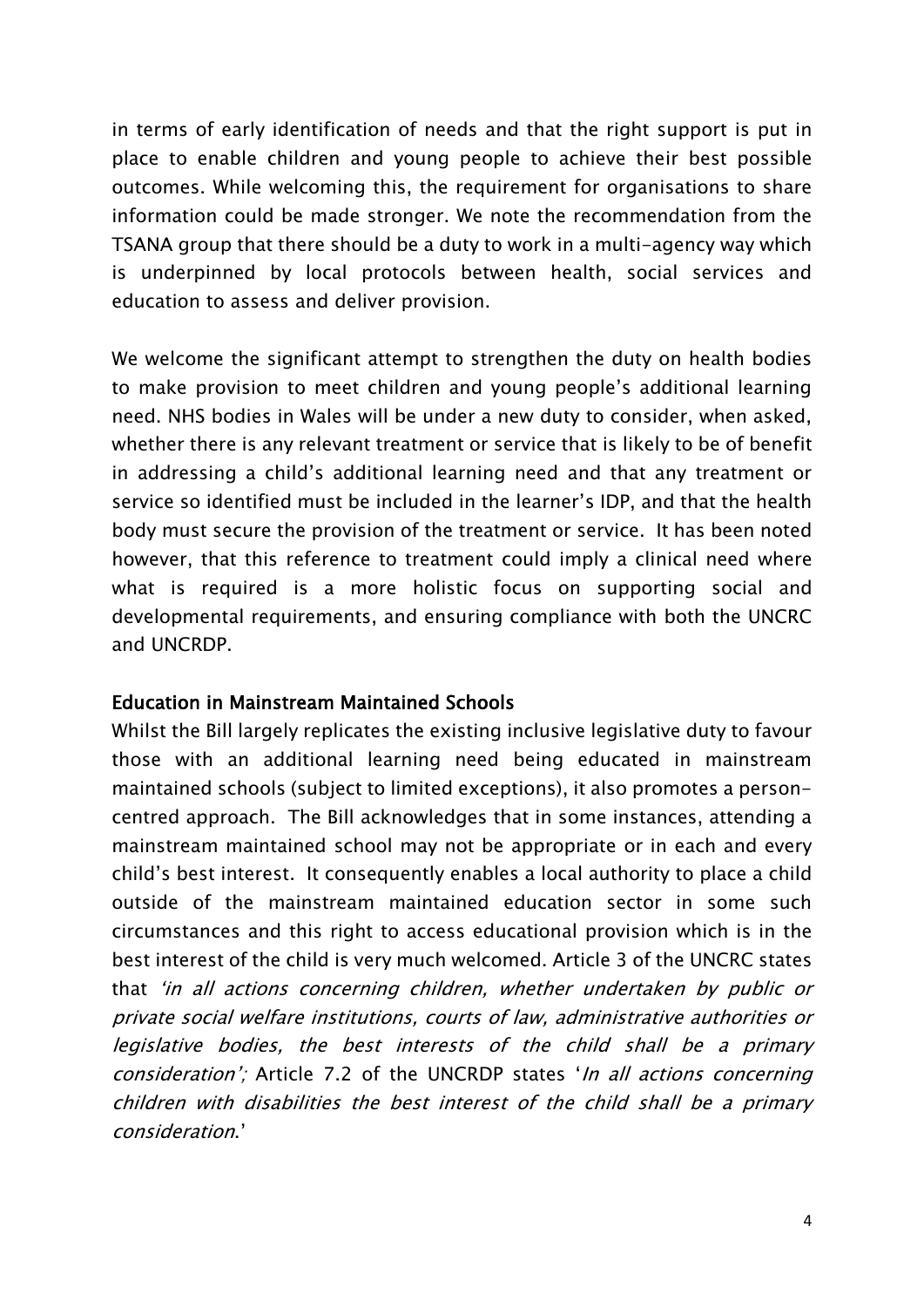In recognition of the potential value of special educational provision when ratifying the UNCRDP the UK placed reservations on Article 24.2 (a) and (b); 'The United Kingdom reserves the right for disabled children to be educated outside their local community where more appropriate education provision is available elsewhere. Nevertheless, parents of disabled children have the same opportunity as other parents to state a preference for the school at which they wish their child to be educated.'

### Advocacy

The Bill places a duty on local authorities to refer children and young people to an independent advocacy service on request. The ALN Code sets out clearly the local authority's duty to both promote independent advocacy and make it available; the role and expectations placed on independent advocacy services in regard to representing the wishes and feelings of the child and young person, and the requirement of relevant bodies to take into account the representations made by an advocate. Local authorities must ensure that all children and young people are aware of their entitlement to independent advocacy and must ensure that they receive it when they need it. Section 18.43, bullet point 2 should therefore be strengthened to avoid the onus falling on the young person to have to 'request' an independent advocacy service to be able to access one. The developing work in respect of an 'active offer' to support the entitlement for independent advocacy provision amongst 'eligible' children under Part 10 of the Social Services and Well-Being (Wales) Act may help in this regard.

The Bill does not explicitly provide for the provision of advocacy for parents, this in spite of the Code informing that '*The child, child's parent or young* person should be enabled to participate as fully as possible in the decision making processes'. As the duty is extended to a 'case friend' it would seem incongruous not to apply the duty in relation to parents. As such we have concerns both that those most vulnerable will not be heard and that very young children, or children who lack sufficient capacity to understand (as set out in Section 75 of the Act) may not have appropriate parental representation. We are reminded of the responsibility placed on Government to provide services to support parents under Article 18 of the UNCRC and Article 23 of the UNCRDP.